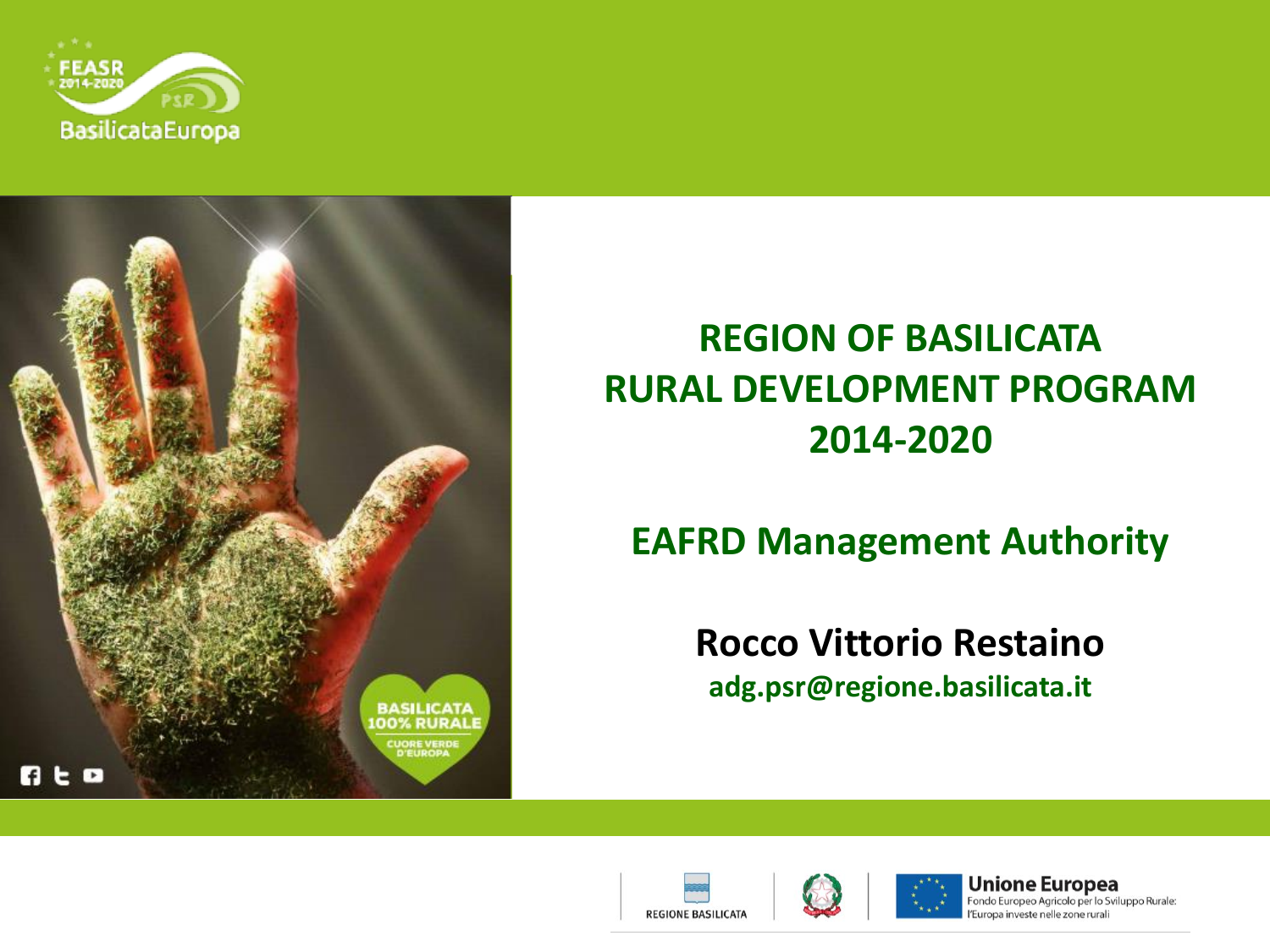





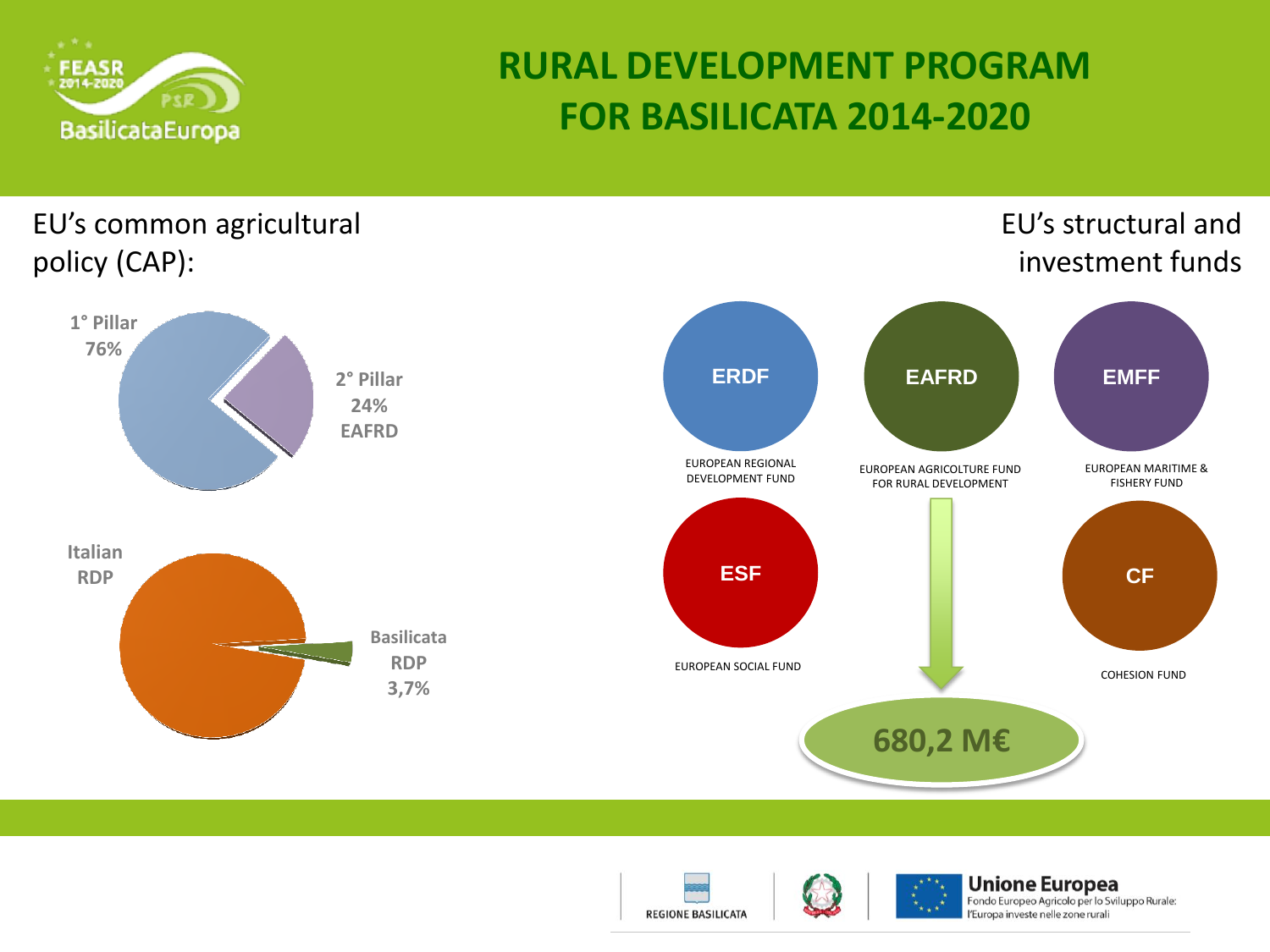

#### • **The RDP was Adopted on 20 November 2015**

- The whole region is rural: it covers an area of 10 073 km2
- Agricultural land covers 50% and forest land 35%
- The utilized agricultural area (UAA) is around 519 000 ha
- 60% of farm land is used for arable crops
- The region's 51 760 farms produce cereals (35%) as well as fruit, vegetables, olive-oil and wine
- Organic farming covers 44 390 ha (2,3% of the farms)
- The avarage employment rate is 46.9% (55% national)
- The avarage unemployment rate is 14.5% 49.3% youth
- Agriculture contributes to the 8.8% ot the UAA.

#### **The enviromental challenges relate to:**

## • **SOIL EROTION, WATER QUALITY, BIODIVERSITY**







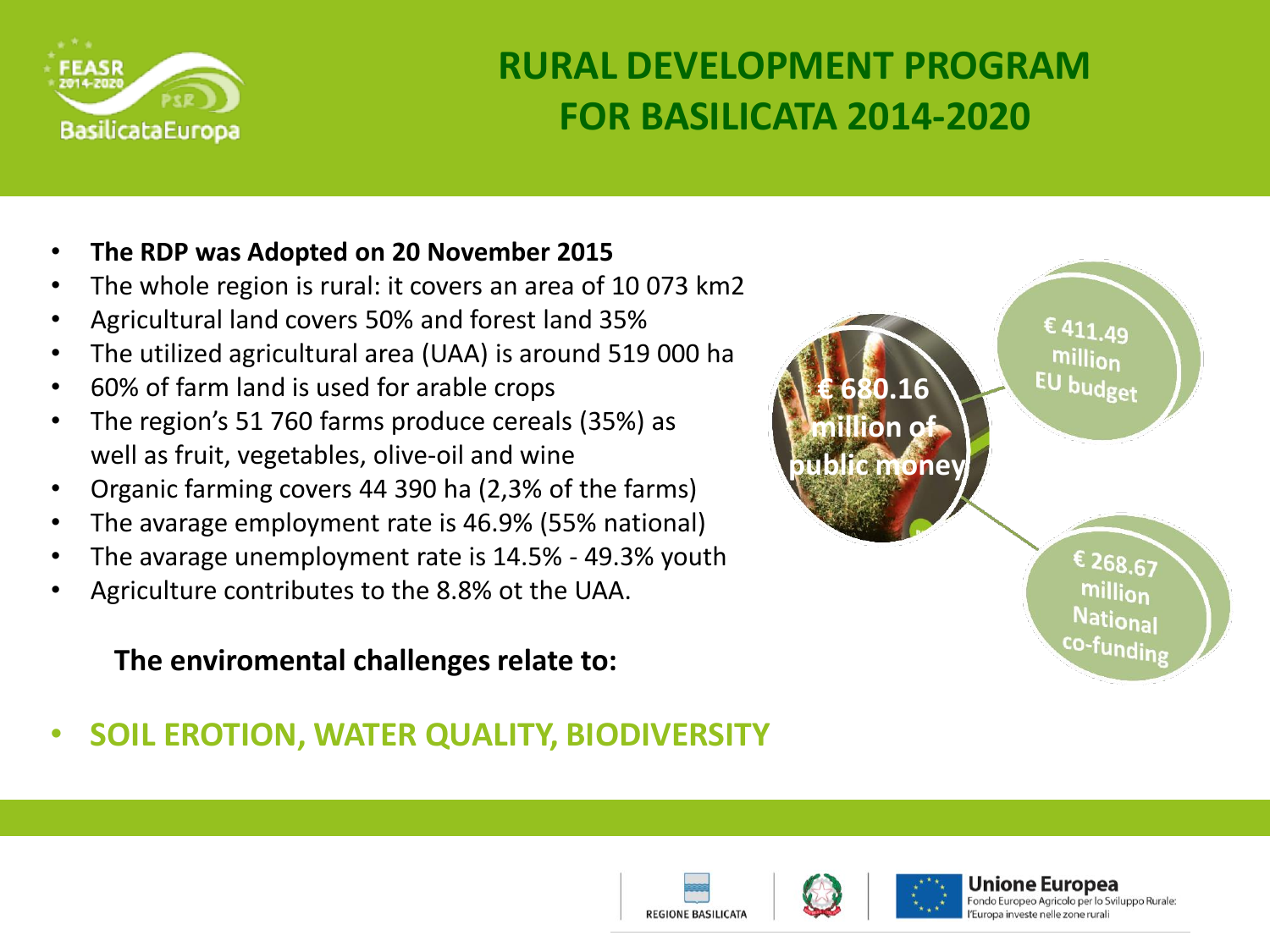

**REGIONE BASILICATA** 

### **THE REGIONAL STRATEGY FOR RURAL DEVELOPMENT : A BRIEF OVERVIEW**



- **6 PRIORITIES**
- **16 FOCUS AREAS**
- **16 MEASURES**
- **54 OPERATIONS**



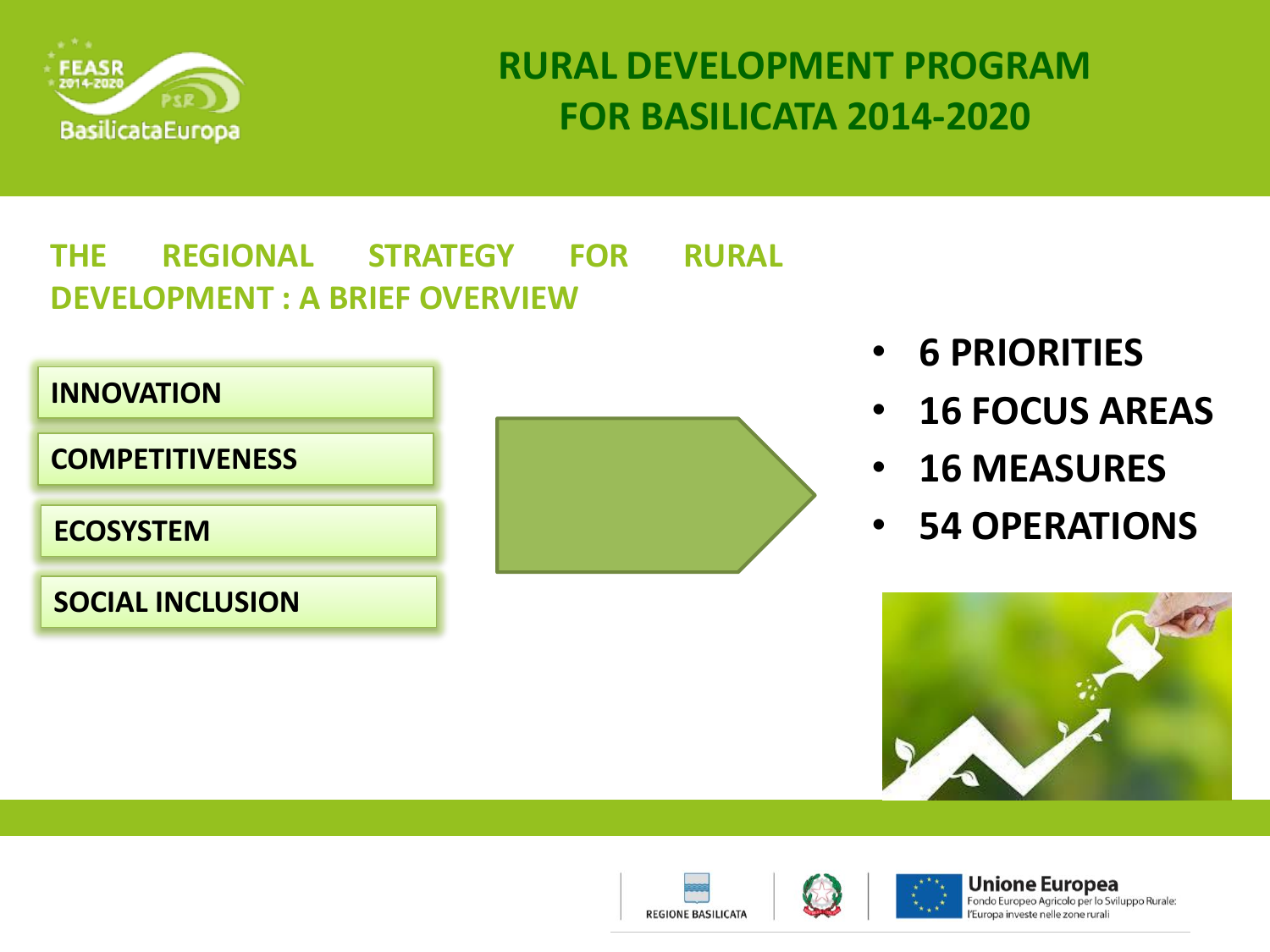

#### **In addressing these challanges, Basilicata RDP will fund action under all of six priorities**



#### **P 1: Knowledge transfer is a cross cutting priority**







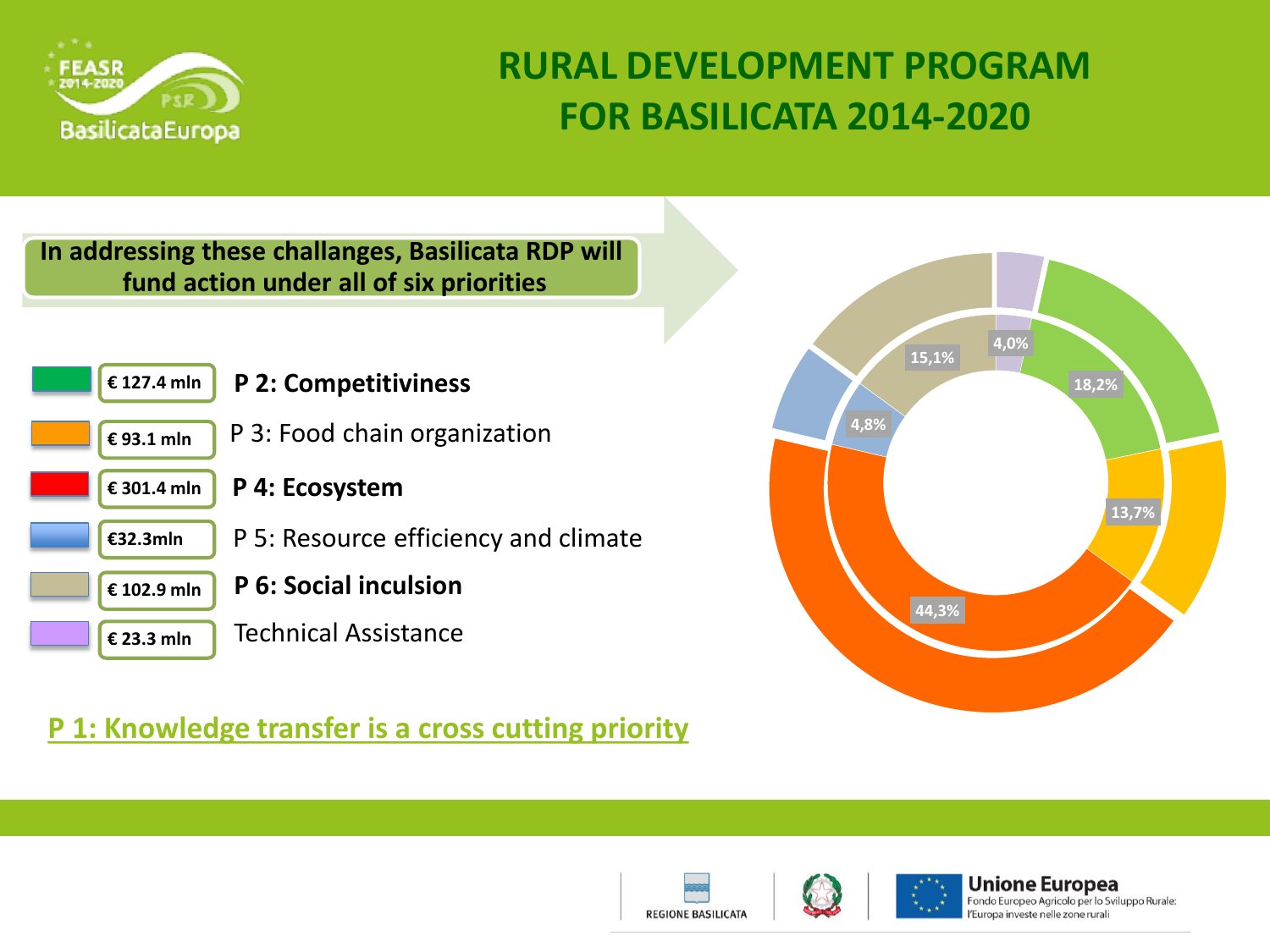

#### **PRIORITY 1**

**KNOWLEDGE TRANSFER AND INNOVATION IN AGRICOLTURE, FORESTRY AND RURAL AREAS**

**Increase the economic and environmental performance of farms, as well as for the development of rural areas** 

- **Almost 2380 places will be made available in training courses**
- **100 co-operation projects will be launched**

**P 1: Knowledge transfer is a cross cutting priority**

**10% of funds allocated**







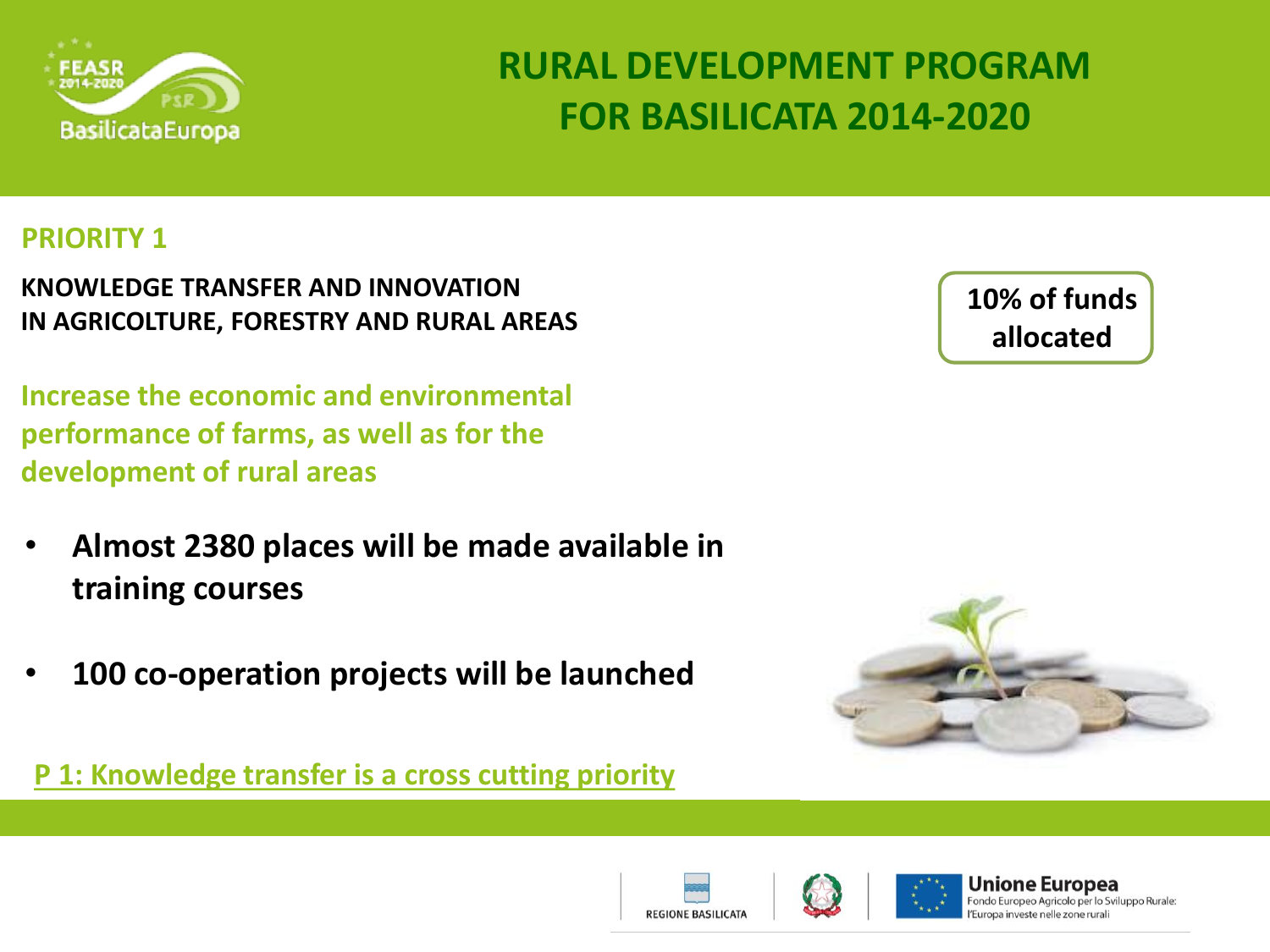

#### **PRIORITY 2**

#### **COMPETITIVENESS OF AGRI SECTOR**

**Improve output and product quality reducing production costs Improvement of the environmental sustainability, energy efficiency as well as rural infrastructure** 

- **327 investements projects to restructure or modernize farms**
- **Over 650 young farmers will be granted business start up aid**







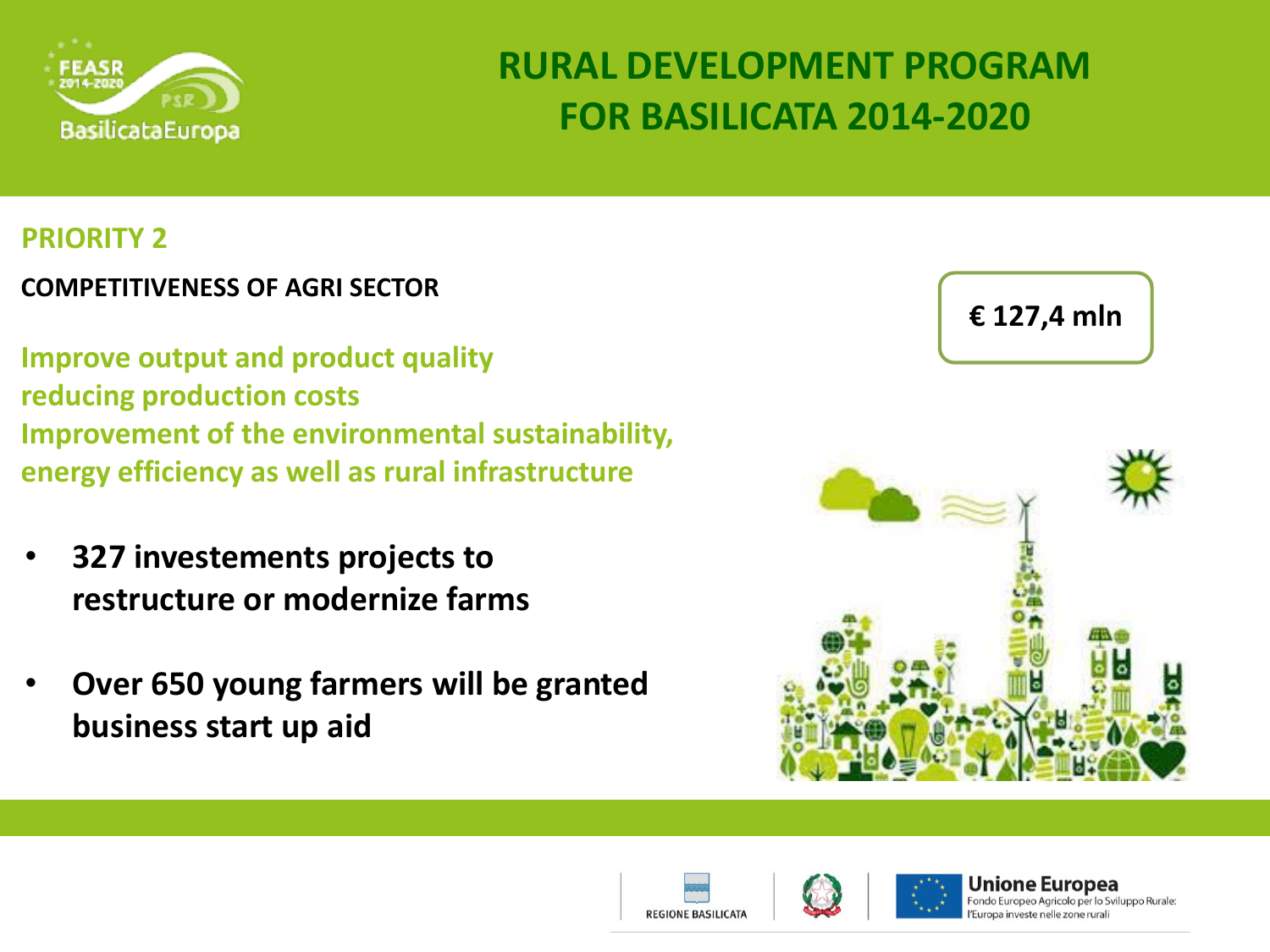

#### **PRIORITY 3**

**FOOD CHAIN ORGANIZATION, RISK MANAGEMENT**

**Increase and stabilize the profitability of primary production and give priority to the modernization of production processes and support for quality production**

**Encourage "from farm to fork" approaches and various forms of association in agriculture in order to reduce costs Improving the marketing of products** 

- **116 investments projects will receive support**
- **377 integrated projects will be developed**
- **237 risk management operations will be signed**









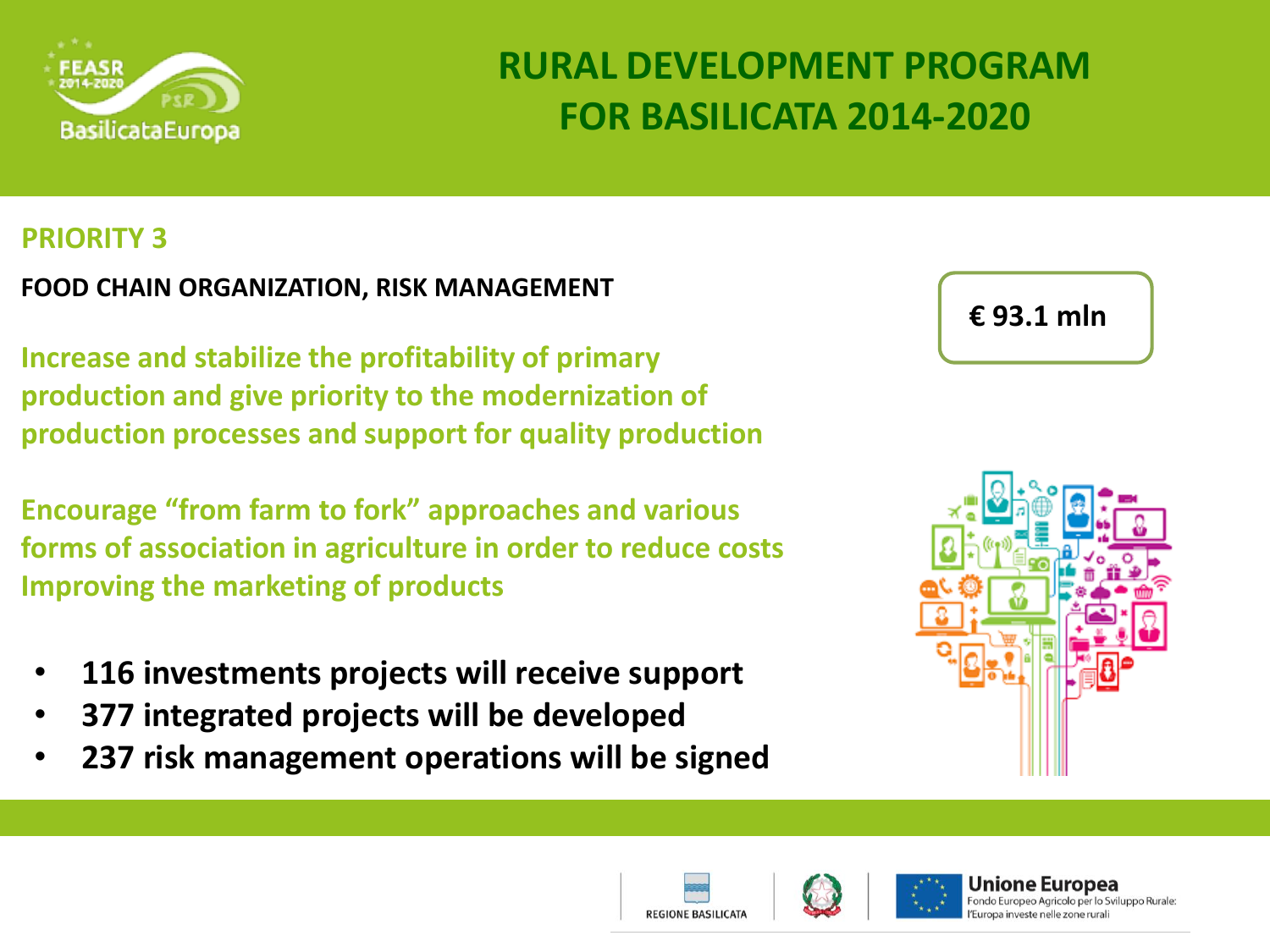

#### **PRIORITY 4**

**RESTORING, PRESERVING AND ENHANCING ECOSYSTEM**

**Safeguard water quality, reduce pressure on the environment and combat erosion in hills and mountain area Prevent agricultural land abandonment and preserve plant and animal agricultural biodiversity** 

- **17% of the agricultural land will be under management contracts supporting biodiversity**
- **15% supporting water management**
- **15% supporting soil management**
- **14 520 hectares will receive support to convert to organic farming**
- **22 617 to maintain organic production**









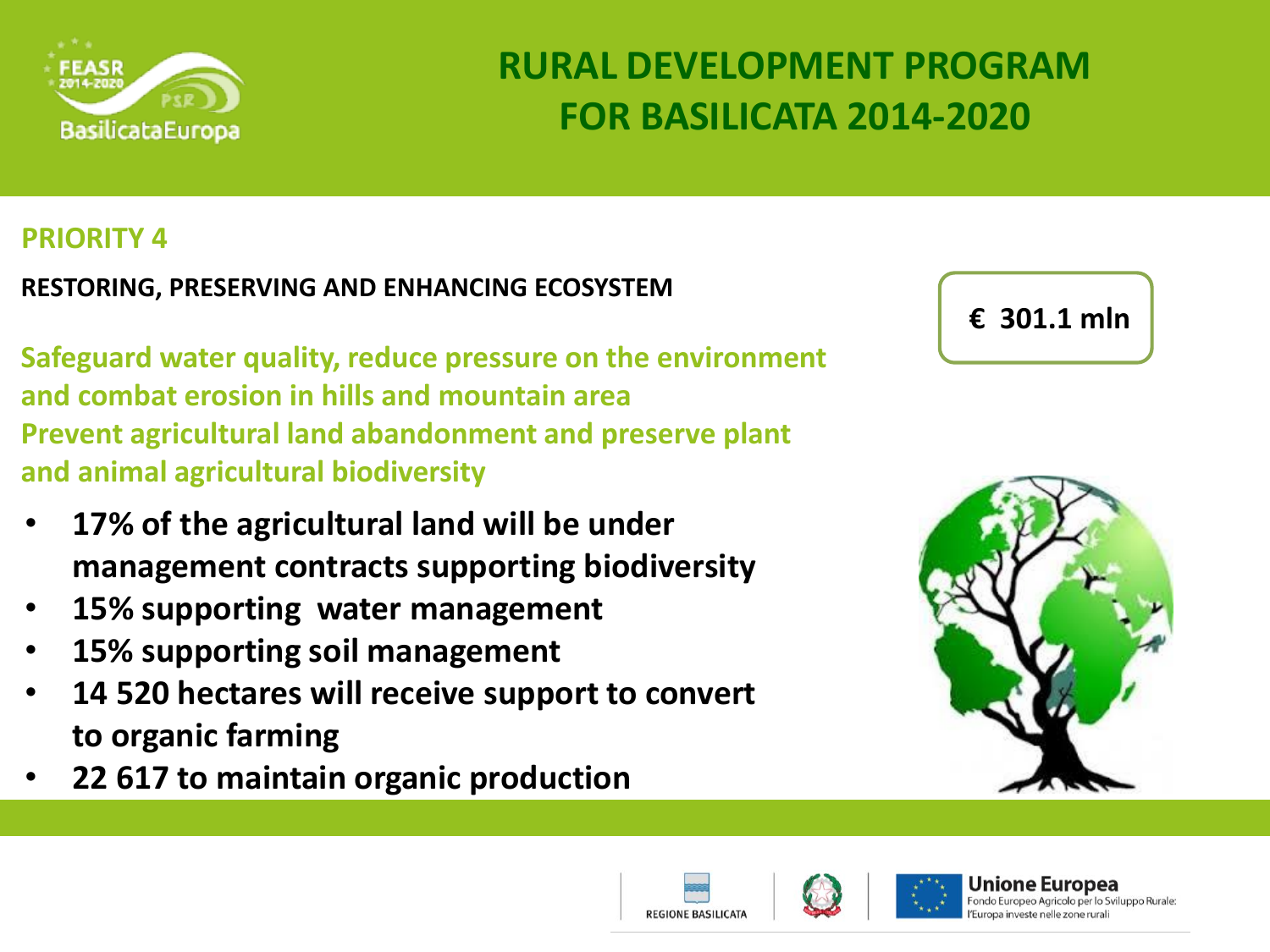

#### **PRIORITY 5**

**RESOURCE EFFICIENCY AND CLIMATE CHANGE MITIGATION**

**Support the shift towards a low carbon and climateresilient economy, the development of bioenergy, increasing carbon sequestration through forestry** 

• **Investments in agricultural holdings with environmental purposes will also contribute indirectly to climate change mitigation and adaptation.** 

| $\epsilon$ 32.3 mln |
|---------------------|
|                     |





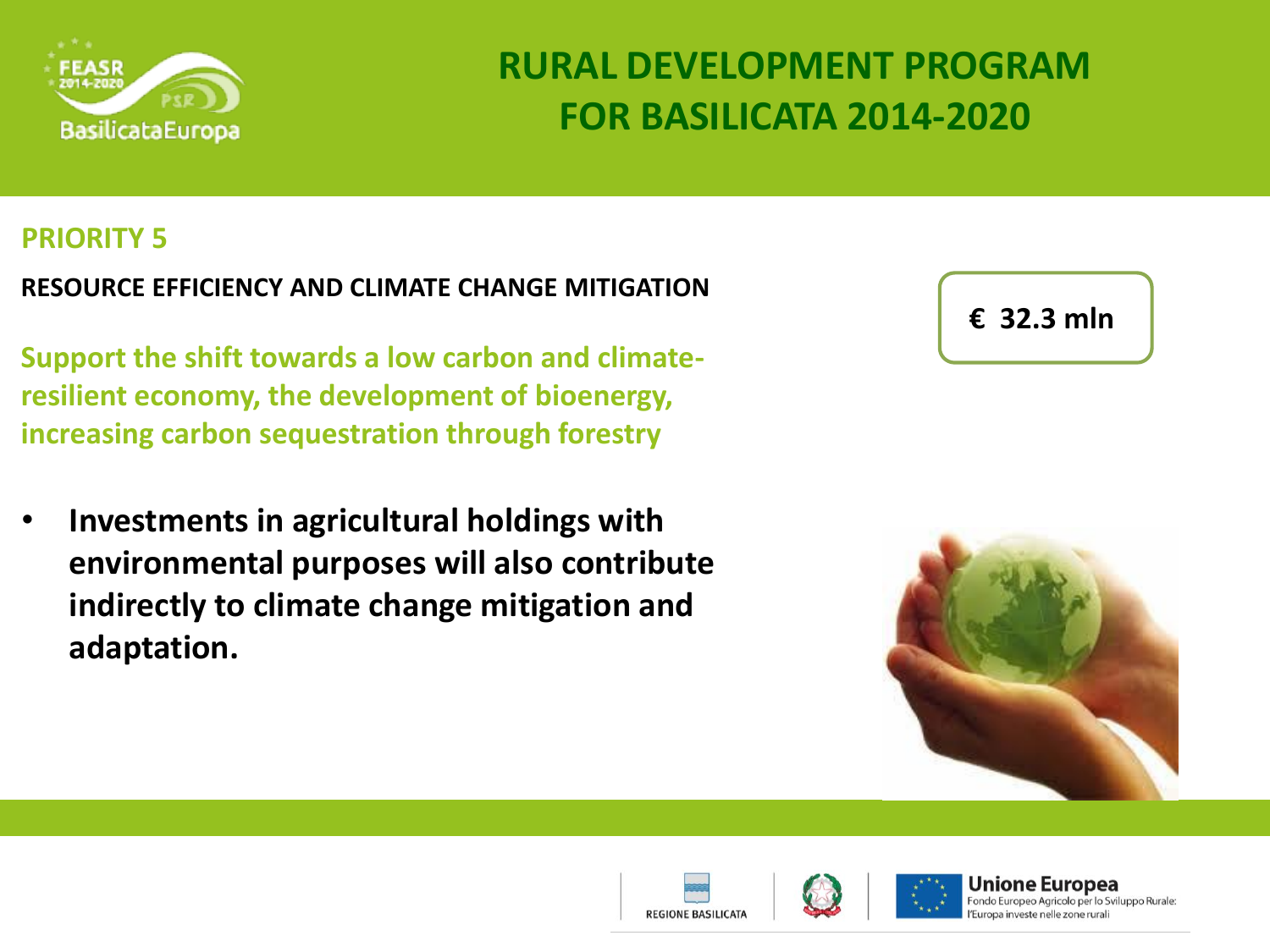

#### **PRIORITY 6**

**SOCIAL INCLUSION AND LOCAL DEVELOPMENT IN RURAL AREAS**

**Foster local development in rural areas and broadband internet deployment**

**€ 102.9 mln**

- **More than 80 beneficiaries will receive support**
- **Basic services will be improved for 57 170 inhabitants of the rural population**
- **35 additional jobs will be created**
- **14 490 inhabitants will have better access to ICT infrastructures**







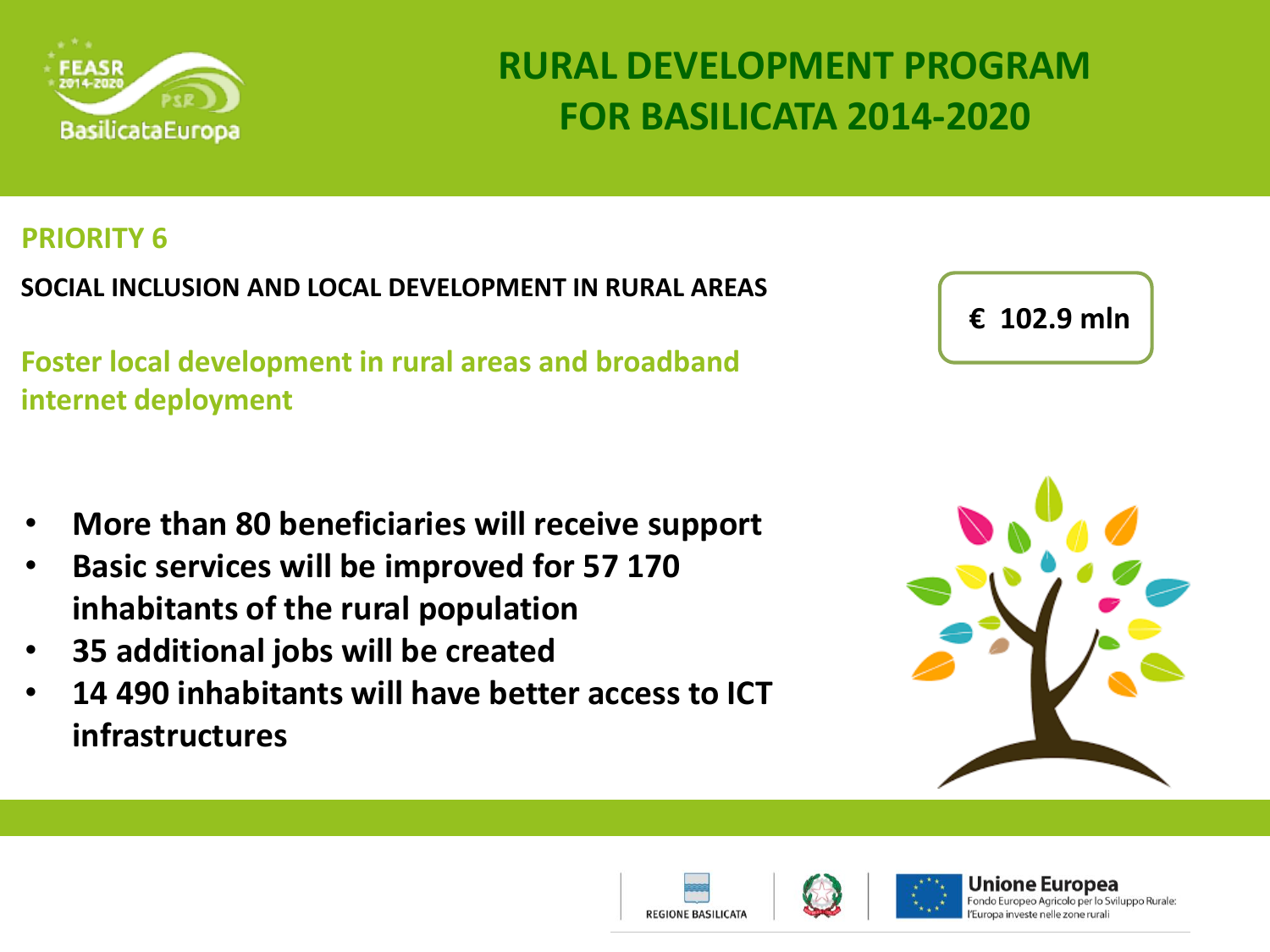

#### **The four RDP measures in budgetary terms are:**







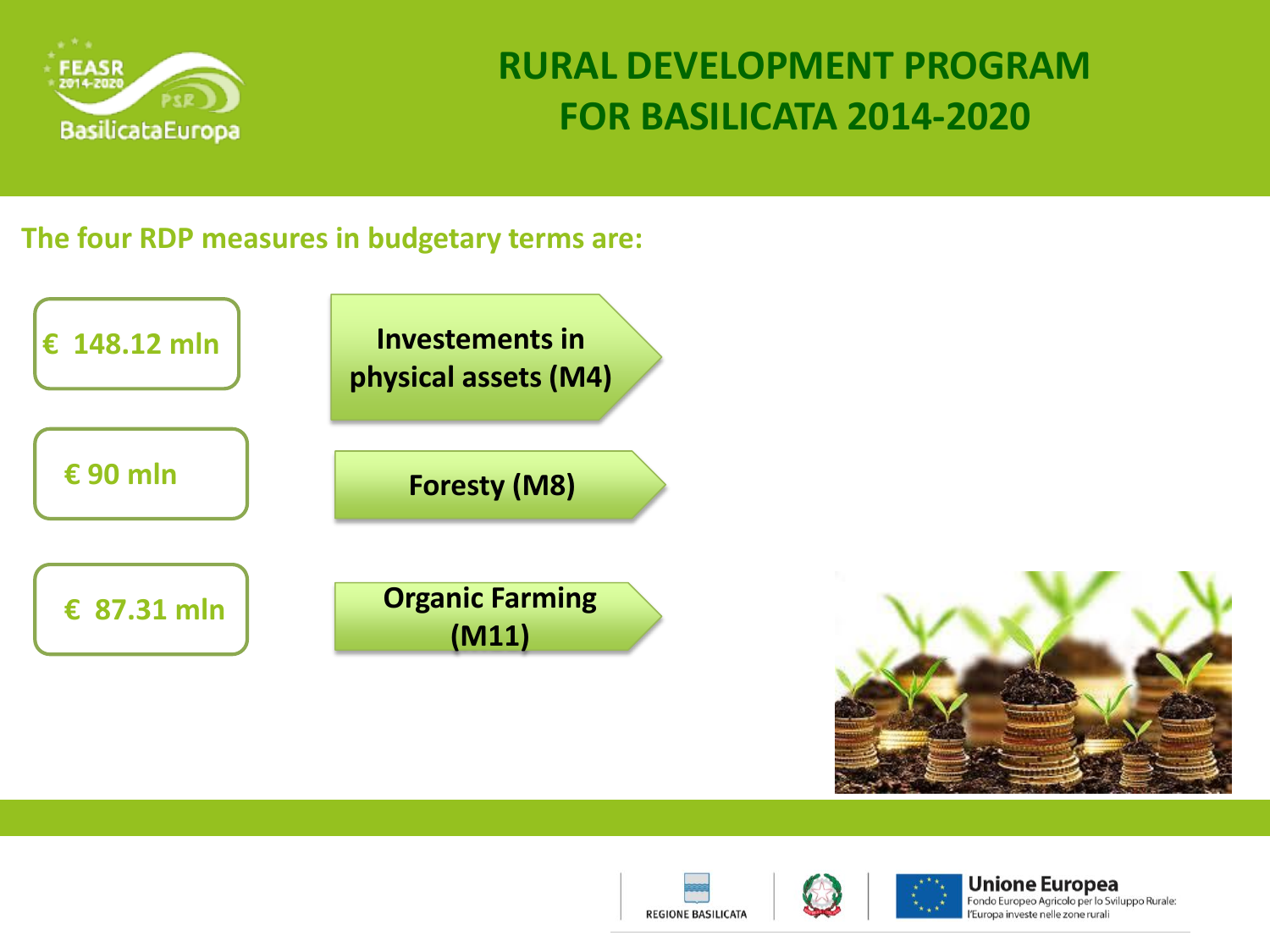

| <b>Financial Plan</b>                                                                                                                                        |       | Euro        | %     |
|--------------------------------------------------------------------------------------------------------------------------------------------------------------|-------|-------------|-------|
| M01 - Knowledge transfer and information actions                                                                                                             |       | 9.090.909   | 1,3   |
| M02 - Advisory services, farm management and farm relief services                                                                                            |       | 3.801.653   | 0,6   |
| M03 -Quality schemes for agricultural products, and foodstuff                                                                                                |       | 5.785.124   | 0,9   |
| M04 - Investments in physical assets                                                                                                                         |       | 148.124.901 | 21,8  |
| M05 - Restoring agricultural production potential damaged by<br>natural disasters and catastrophic events and introduction of appropriate prevention actions |       | 11.570.248  | 1,7   |
| M06 - Farm and business development                                                                                                                          |       | 57.851.240  | 8,5   |
| M07 - Basic services and villages renuval in rural areas                                                                                                     |       | 46.897.197  | 6,9   |
| M08 – Investments in forest area development and improvement of the viability of forest                                                                      |       | 90.762.298  | 13,3  |
| M09 - Setting up of producer groups and organizations                                                                                                        |       | 1.652.893   | 0,2   |
| M10-Agri enviroment climate                                                                                                                                  |       | 82.018.811  | 12,1  |
| M11 - Organic Farming                                                                                                                                        |       | 87.310.017  | 12,8  |
| M12 - Natura 2000 and Water Framework Directive payments                                                                                                     |       | 25.785.124  | 3,8   |
| M13 - Payments to area facing natural or other specific constraints                                                                                          |       | 28.264.463  | 4,2   |
| $M16$ – Cooperation                                                                                                                                          |       | 20.247.934  | 3,0   |
| M19 - Support for leader local development (CLLD)                                                                                                            |       | 37.699.390  | 5,5   |
|                                                                                                                                                              |       |             |       |
| M20 - Technical Assistance                                                                                                                                   |       | 23.298.131  | 3,4   |
|                                                                                                                                                              | Total | 680.160.331 | 100,0 |